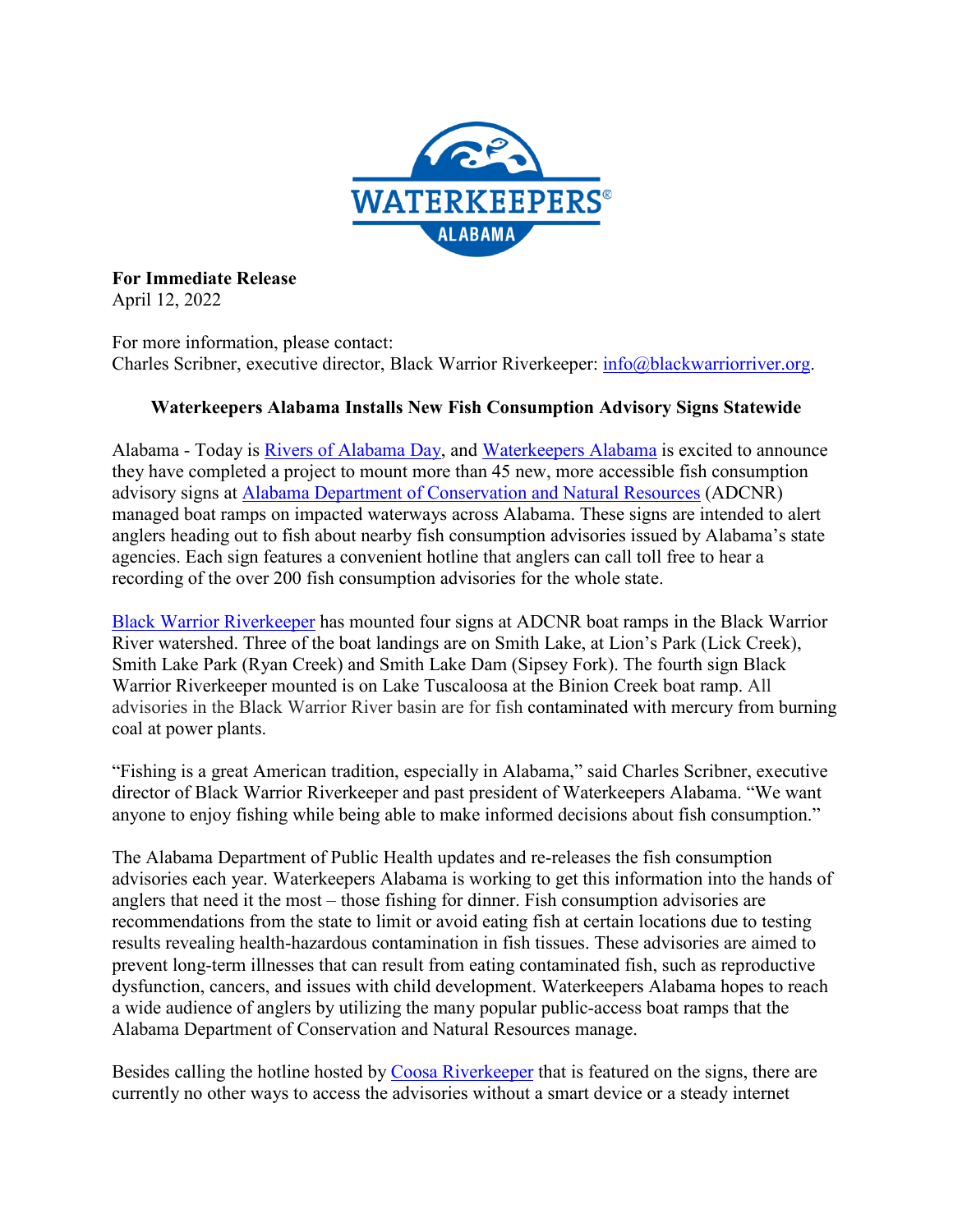connection. As much as 1 in 4 Alabamians do not have internet access, according to the American Consumer Survey, so these signs provide anglers with a route to access this vital public health information offline. Anyone can call from anywhere at any time to hear fish consumption advisories in Alabama by dialing (844) 219-7475!

"Folks eating fish in Alabama deserve easy access to such important public health information such as the fish consumption advisories. By working with Outdoor Alabama and our partners across the state, we are now able to provide a bit easier access through the hotline." said Victoria Miller, Fish Guide Coordinator with Coosa Riverkeeper and project organizer. "However, more can be done to protect Alabama's anglers by the state agencies regulating the advisories, like expanding testing efforts to include more water bodies and contaminants, and promoting the advisories more through their websites, social media, guidebooks, and other forms of official communication about the outdoors."

Waterkeepers Alabama collaborated on this project with Outdoor Alabama, or the Alabama Department of Conservation and Natural Resources, for permission to post at their public boat ramps and other partner groups to mount the signs, such as the Alabama Rivers Alliance, Black Warrior Riverkeeper, Cahaba Riverkeeper, Chattahoochee Riverkeeper, Choctawhatchee Riverkeeper, Coosa Riverkeeper, and Mobile Baykeeper. Each sign is sponsored, mounted, & maintained by the organization's logo found on the bottom left corner.

Waterkeepers Alabama is a regional entity of the Waterkeepers Alliance launched in 2018 to further connect and support Waterkeeper organizations on waterways that flow through and across Alabama. Those interested in finding out more about fish consumption advisories should visit [WaterkeepersAlabama.org/Fish](http://www.waterkeepersalabama.org/fish) to see a map with the advisories for Alabama.

###

Black Warrior Riverkeeper's mission is to protect and restore the Black Warrior River and its tributaries. The citizen-based nonprofit organization promotes clean water for improved public health, recreation, and wildlife habitat throughout the Black Warrior River watershed. Learn more at [BlackWarriorRiver.org.](https://blackwarriorriver.org/)